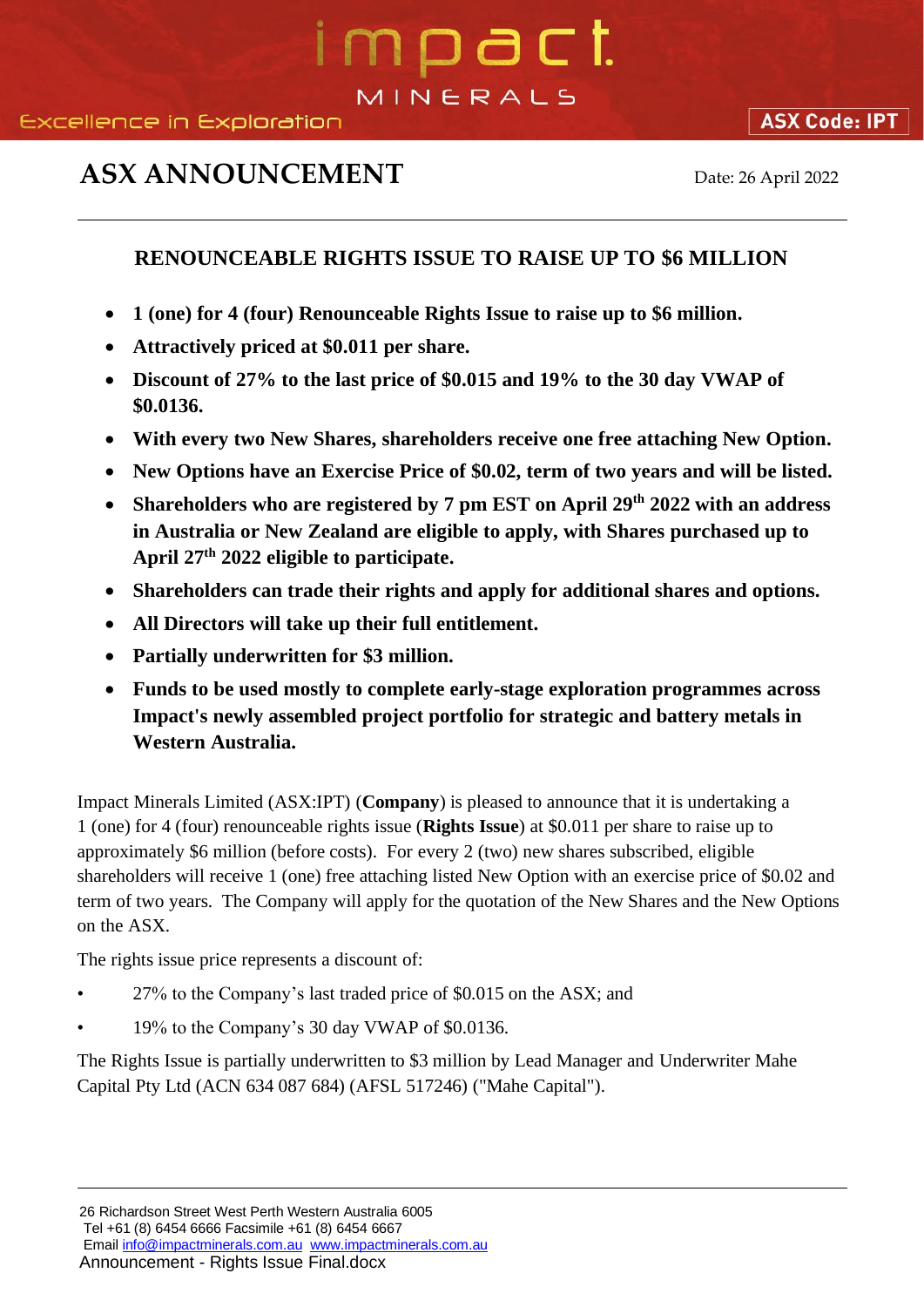## Excellence in Exploration

Impact's Chairman Mr Peter Unsworth said:

*"The past 18 months has seen a significant change in Impact's focus from its projects in New South Wales and Queensland to Western Australia. This has been driven by Impact's technical team who have rapidly assembled a large and significant portfolio of very prospective early stage projects in the emerging mineral province of south west Western Australia following the discovery of the world class Julimar platinum group metal (PGM)-nickel-copper discovery close to Perth (Chalice Mining NL)."*

*"These new projects are very poorly explored and yet, based on our early assessment and initial results, have significant potential for the discovery of a wide range of strategic and battery metals that are vital to the on-going move away from fossil fuels as the predominant supplier of global energy demand. In particular these metals include nickel, copper, PGM's, lithium and rare earth elements (REE) and we are very pleased that the company's early work has indicated the presence of all of these on its new portfolio"* Mr Unsworth said.

*"With this rights issue Impact will be funded for two to three years and be able to rapidly embark on an ambitious programme of exploration to generate and test by drilling a significant number of targets that have already been identified as well as help generate what will undoubtedly be a large number of other targets as work progresses across the portfolio".*

*"The company is very excited about the potential of these projects and accordingly wishes to invite all current shareholders via this rights issue to participate in what we hope will be a very exciting time over the next 12 to 24 months".*

*"I am also pleased to announce that your Directors will be taking up their full entitlements in the issue and we look forward to sharing the journey together".*

The Rights Issue is open to all eligible shareholders who have a registered address within Australia or New Zealand, and who hold Shares on the Record Date of 29<sup>th</sup> April 2022 (7 pm EST). The Rights Issue will close on 20 May 2022 (unless extended), and eligible shareholders can apply for shortfall in excess of their entitlement. Shareholders can also trade their rights from 28 April 2022.

Funds raised will be used to enable the Company to complete early-stage exploration programmes across Impact's project portfolio. At the flagship Arkun Project, a major airborne electromagnetic (**EM**) survey is planned for mid-year together with extensive follow up soil geochemistry and ground geophysical surveys to define drill targets to be tested in late 2022 and 2023.

At Doonia and Hopetoun, recently completed drill programmes have delivered encouraging results and further drilling together with soil geochemistry surveys will be completed this year.

Impact's other WA projects including Jumbo, Narryer, Dalgaranga, Dinninup, are all early-stage projects that require extensive soil geochemistry ground geophysical surveys to identify areas for follow up work including drilling. These will also be progressed in 2022.

At Broken Hill and Commonwealth, statutory expenditures will be maintained whilst commercial outcomes for the projects are investigated.